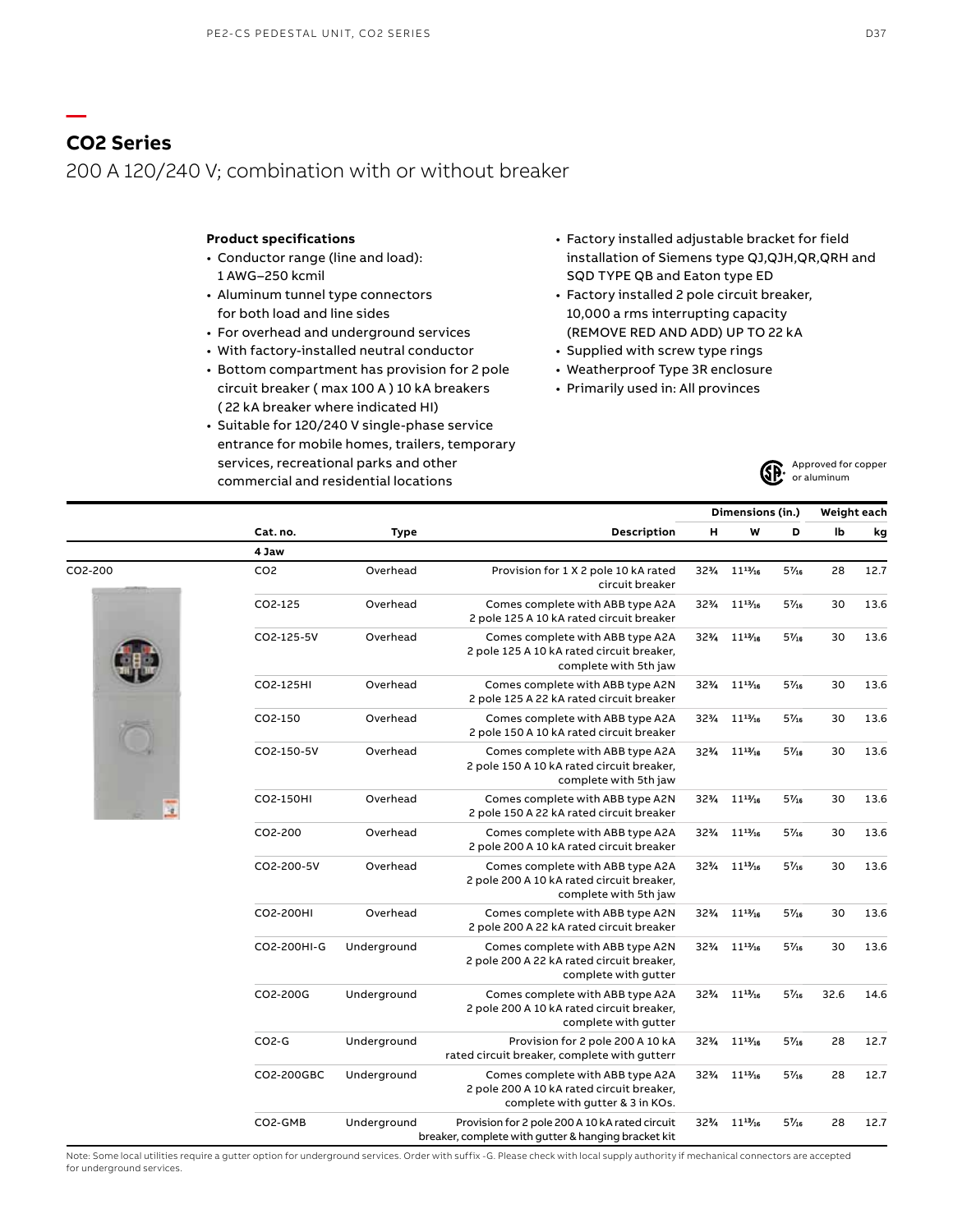# **CO2 Series**

200 A 120/240 V; combination with or without breaker

### **Diagrams**



**—**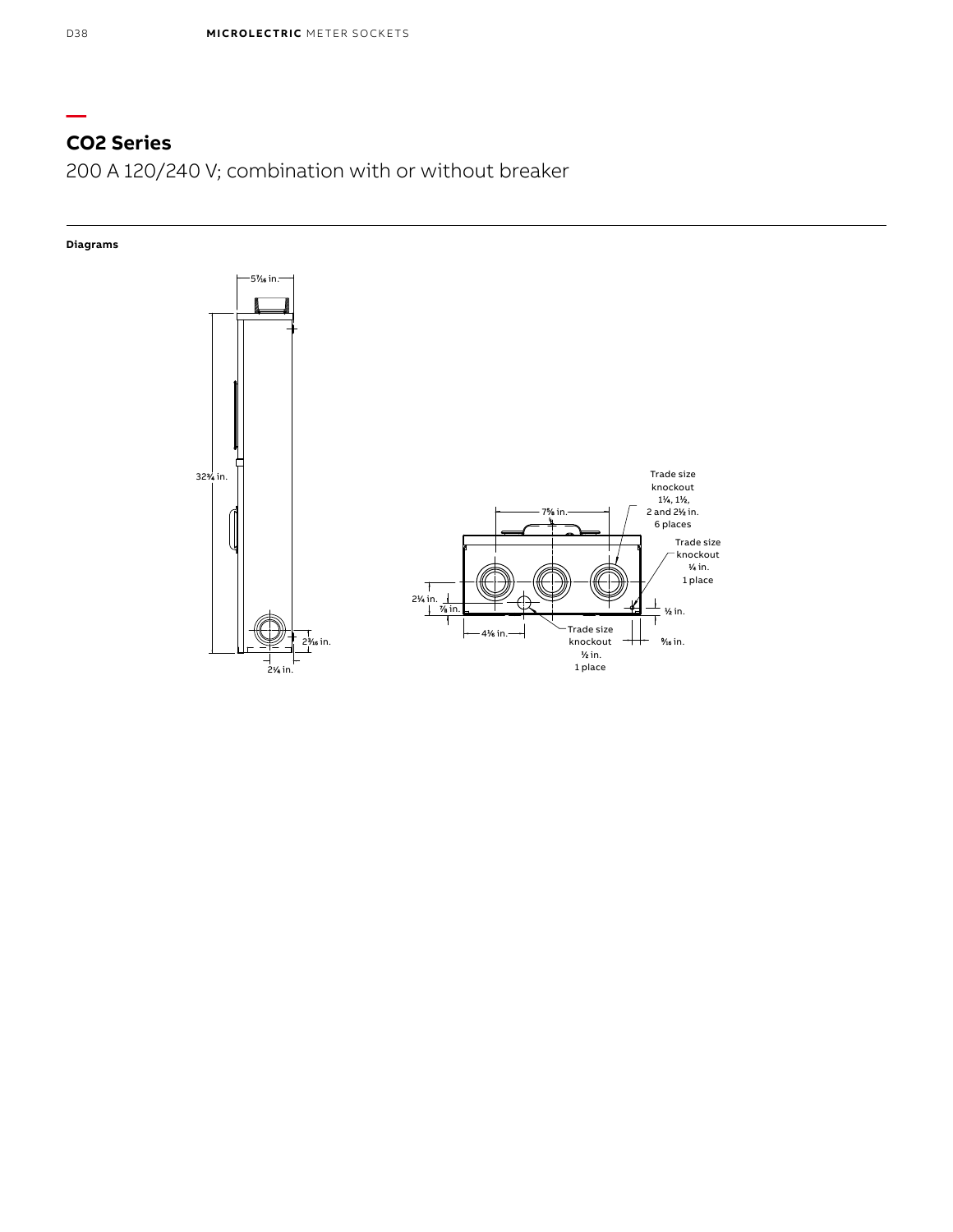### **CO2M Series**

**—**

200 A – Single-phase 120/240 V; combination with or without breaker and splitter

### **Product specifications**

- Conductor range CO2M, CO2MS,CO2MS-2446, CO2MSU (line and load): 6 AWG–250 kcmil
- Conductor range CO2MSB-200, (line side and load neutral): 6 AWG-250 kcmil, (load side and neutral load): 6 AWG-300 kcmil
- For combination verhead/underground service only
- Cutler Hammer (Eaton) breaker to be field-installed
- With CO2FB braid connector (also available for field installation, cat. no. CO2FB-KIT)
- Primarily used in: Alberta



**Weight** 

|      |                    |                                         | Dimensions (in.)                                                                                                                                                                                            |     |    |                            |    | each |  |
|------|--------------------|-----------------------------------------|-------------------------------------------------------------------------------------------------------------------------------------------------------------------------------------------------------------|-----|----|----------------------------|----|------|--|
|      | Cat. no.           | Type                                    | Description                                                                                                                                                                                                 | н   | w  | D                          | lb | kg   |  |
| C02M | 4 Jaw              |                                         |                                                                                                                                                                                                             |     |    |                            |    |      |  |
|      | CO <sub>2</sub> M  | Combination<br>overhead/<br>underground | Provision for field-installed Cutler Hammer<br>(ED) 200 A 2 pole 10 kA rated circuit breaker,<br>provision for pole mounting (splitter not included)                                                        | 30% | 12 | $5\%$                      | 28 | 12.7 |  |
|      | CO <sub>2</sub> MS | Combination<br>overhead/<br>underground | Provision for field-installed Cutler Hammer<br>(ED) 200 A 2 pole 10 kA rated circuit breaker,<br>provision for pole mounting (splitter included)                                                            | 39% | 12 | $5\%$                      | 42 | 19   |  |
|      | CO2MS-2446         | Combination<br>overhead/<br>underground | Provision for field-installed Cutler Hammer 39%<br>(ED) 200 A 2 pole 10 kA rated circuit breaker,<br>provision for pole mounting, comes with 2446<br>connector (splitter included), Fortis Alberta approved |     | 12 | $5\%$                      | 44 | 19.5 |  |
|      | CO2MSB-200         | Combination<br>overhead/<br>underground | Comes complete with ABB type A2A 2 pole 40%<br>200 A 10 kA rated circuit breaker.<br>comes with neutral bar (splitter included)                                                                             |     | 12 | $5\%$                      | 47 | 21.3 |  |
|      | CO2MSU             | Underground                             | Provision for field-installed Cutler Hammer 60 <sup>5</sup> /32<br>(ED) 200 A 2 pole 10 kA rated circuit breaker,<br>pedestal type for padmount applications<br>(splitter included)                         |     |    | $11\%$ 5 <sup>27</sup> /64 | 59 | 26.8 |  |